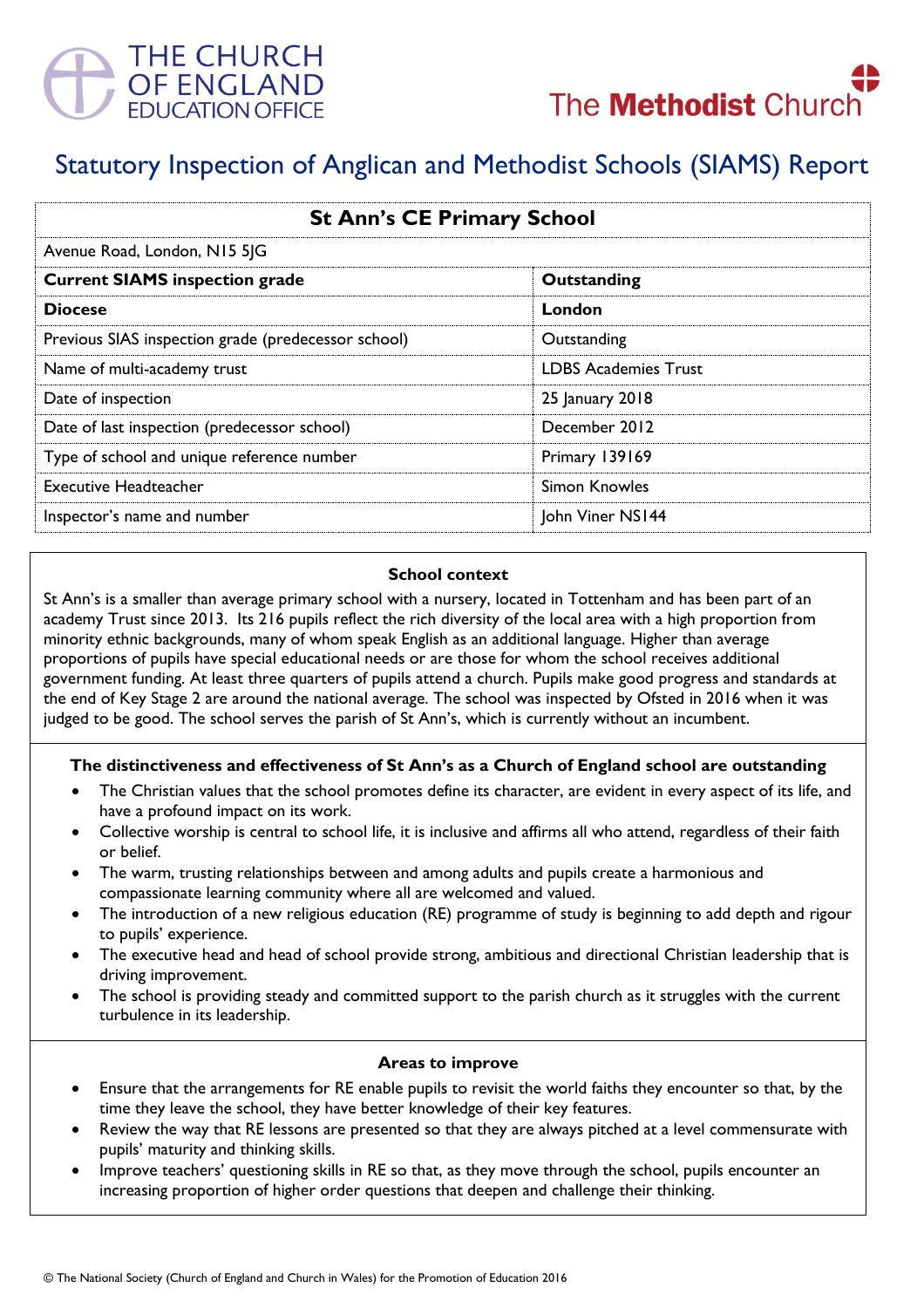## **The school, through its distinctive Christian character, is outstanding at meeting the needs of all learners**

Celebrated in its catchline, 'a community that aspires, believes & achieves', a wide range of Christian values underpin the school, define its purpose and are evident in every aspect of its life. These values are carefully selected throughout the year as a focus for the school's work. They are reinforced in collective worship and provide a background for learning. They are promoted through the regular newsletters and are used in discussions with parents. Parents say that the school makes its Christian distinctiveness 'a hundred percent clear' and, whatever their faith or background, they welcome the moral compass the school's values provides for their children. They say that staff model positive values and help their children to establish patterns of right behaviour and thinking. Pupils know, name and explain the relevance of each value to their life. As a result, this is a place where the trusting, relationships between and among adults and learners ensure that all are united in a harmonious learning community. Parents say that it is like a big family. Pupils say that they love the way that everyone plays together and cares for one other and that bullying does not take place.

Because they know that they are safe valued and special, pupils are keen to come to school, work hard and do their best. As a result, attendance is improving and fewer pupils are now absent for long periods. Standards are rising and pupils make good and sometimes rapid progress, often from low starting points. Pupils enjoy the ethnic mix that characterises St Ann's and, because the school places great importance on the promotion of pupils' spiritual, moral, social and cultural development, they understand and celebrate diversity. They acquire and demonstrate positive attitudes of tolerance and respect. This excellent development can be seen in the way that pupils understand what to means to be a spiritual person. From the time they join the school they quickly learn that life has meaning and purpose and that faith has a place in their experience.

RE plays a key role in affirming the school's Christian identity. Pupils learn the nature and purpose of faith and belief and so they are excited about RE and love learning about religions. Regardless of their own faith, they value the partnership with the nearby parish church and the role played by the school in its life. They are secure in recognising that Christianity is a world faith in the context of a multicultural society and, by the time they leave the school, they are well-equipped for the next stage in their education.

## **The impact of collective worship on the school community is outstanding**

Collective worship lies at the heart of the school day and pupils recognise its importance. Over the week, a changing pattern of worship adds variety, which pupils say they enjoy. Pupils come to worship enthusiastically and there is an air of anticipation as they gather reverently and sit attentively. The school's Christian values provide a framework around which worship is constructed and this helps to focus pupils' participation. There are many excellent opportunities for them to lead aspects of worship. The regular discussions within some acts of worship are well-managed so that pupils demonstrate responsibility both in thoughtful participation and self-control. Worship is inclusive and all who attend, regardless of faith, are affirmed and involved. Pupils' singing is joyous, tuneful and heartfelt and they develop a deep understanding of the nature of prayer and its relevance to their lives.

Worship is planned around a series of carefully chosen themes and led by a range of leaders, including staff and representatives of the church. It is also carefully evaluated by pupils, leaders and governors and this helps its ongoing development. Worship is always distinctly Christian, centred on the person of Jesus and the Christian belief that God is Father, Son and Spirit. However, all faiths are valued and respected within the context of Christian worship, without compromising this Christian distinctiveness. Pupils of other faiths, and their parents, agree that attending worship helps strengthen their own faith and appreciation of the values of belief. Worship includes elements of Anglican tradition and practice, which are reinforced through the monthly Praise Assembly, which takes place in the parish church. Parents say how much they value the opportunity to attend this act of worship, as well as the weekly celebration of pupils' achievements.

Prayer infuses every aspect of school life. From the moment they enter the school, pupils learn the nature and purpose of prayer so that it becomes their daily experience. Because of this, they make excellent use of the quiet, reflection areas in each classroom, engaging in thought and writing their own prayers for display or for use in worship They develop a mature confidence in personal, private and public prayer and many pupils pray openly, without written prompts. This contributes to the deeply spiritual nature of collective worship.

In addition to time in school, pupils have a broad experience of worship in a wider context through attending joint acts of worship with the two other schools in the Trust; the South Tottenham Church Schools Festival; and the diocesan annual service, which takes place in St Paul's Cathedral. This breadth of experience and personal involvement makes worship part of the fabric of school life.